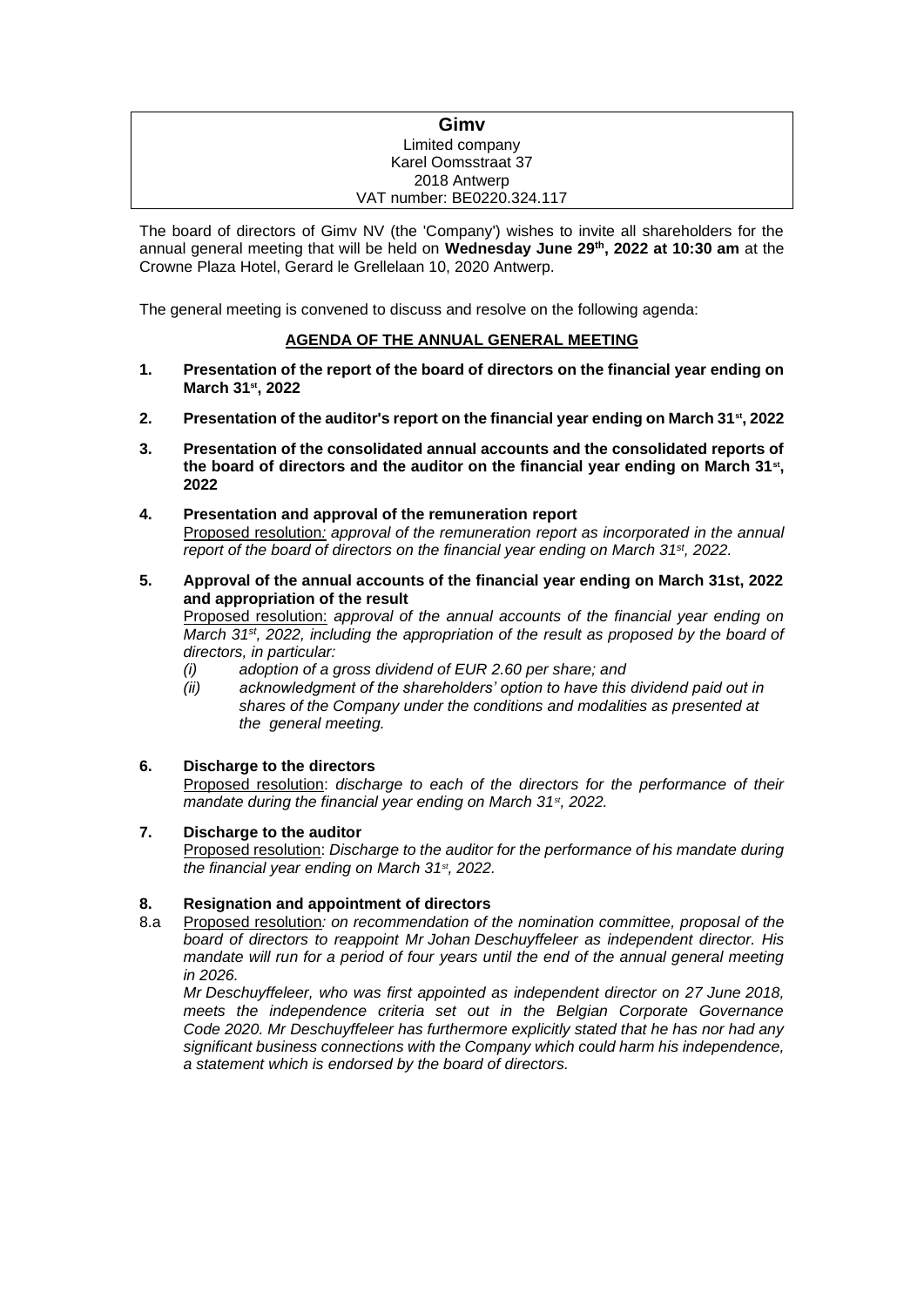- 8.b Proposed resolution: *on recommendation of the nomination committee, proposal of the board of directors to reappoint Mr Luc Missorten as independent director. His mandate will run for a period of four years until the end of the annual general meeting in 2026. Mr Missorten, who was first appointed as independent director on 25 June 2014, meets the independence criteria set out in the Belgian Corporate Governance Code 2020. Mr Missorten has furthermore explicitly stated that he has nor had any significant business connections with the Company which could harm his independence, a statement which is endorsed by the board of directors.*
- 8.c Proposed resolution: *on recommendation of the nomination committee, proposel of the board of directors to appoint Ms Hilde Windels as independent director. Her mandate will run for a period of four years until the end of the annual general meeting in 2026. Ms Hilde Windels meets the independence criteria set out in the Belgian Corporate Governance Code 2020. Ms Windels has furthermore explicitly stated that she has nor had any significant business connections with the Company which could harm her independence, a statement which is endorsed by the board of directors.*

A brief CV of the directors whose reappointment is proposed can be found at [https://www.gimv.com/en/investors/shareholder-meetings.](https://www.gimv.com/en/investors/shareholder-meetings)

### **9. Reappointment of the auditor**

Proposed resolution: *reappointment of BDO Bedrijfsrevisoren BV, having their registered office at Antwerp-Berchem, Uitbreidingstraat 72 box 1, as auditor of the Company for a renewable period of three years until the end of annual general meeting which will approve the annual accounts for the financial year 2024-2025 and determination of the auditor's annual remuneration for the audit of the statutory and consolidated annual accounts from the Company at EUR 84.000 (VAT, IBR- contribution, internal operating costs and out-of-pocket expenses excluded), an amount which will be amended annually in accordance with the evolution of the Belgian Consumer Price Index. BDO Bedrijfsrevisoren BV appoints Mr David Lenaerts, company auditor, as permanent representative.*

**10. Approval of the global budget for remuneration of the non- executive directors** Proposed resolution: *approval of the global budget of the remuneration for all the members of the board of directors, including the fixed remuneration of the chairman, of EUR 900,000 per year and authorization to the board of directors to remunerate the directors for the performance of their duties.*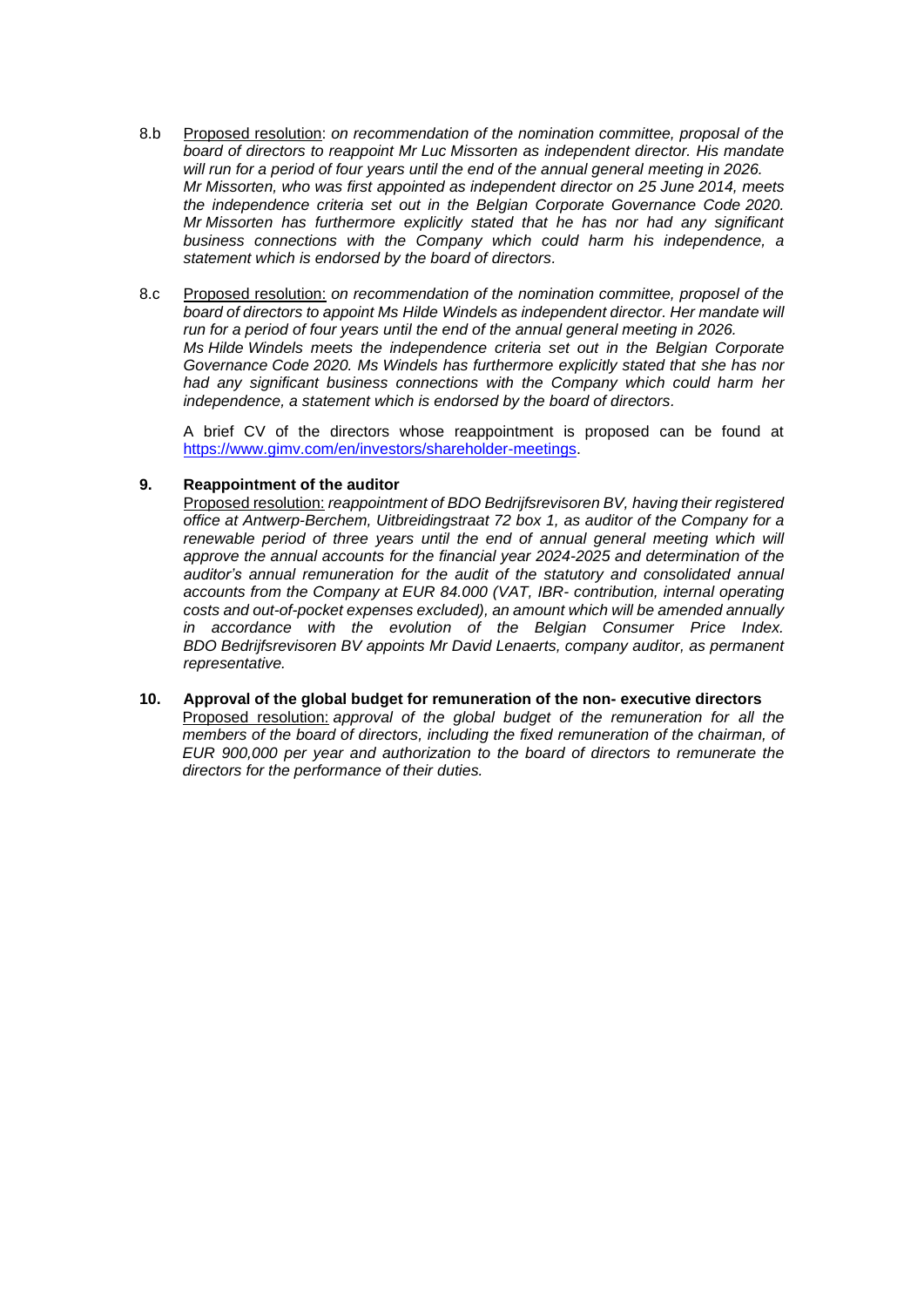### **PARTICIPATION IN THE GENERAL MEETING**

**Lumi Connect** – Gimv uses the Lumi Connect platform [\(http://www.lumiconnect.com/\)](http://www.lumiconnect.com/) to handle the admission procedure completely digitally, to give an electronic power of attorney or to cast your votes in writing in advance.

**Registration date** – Only the persons holding shares on the registration date are entitled to participate and vote at the general meeting, regardless of the number of shares they hold on the day of the general meeting. In accordance with article 26 of the articles of association, the record date is Wednesday June 15<sup>th</sup>, 2022 (this is the fourteenth day before the general meeting) at 24:00 (CET).).

**Admission conditions** – In order to participate in the general meeting, a shareholder must fulfil two conditions, namely (a) be registered as a shareholder on the record date and (b) have notified the Company that he wishes to participate in the general meeting.

| <b>Condition</b>                                                        | <b>Holders of</b><br>registered shares                                                                                                                                                                                                                                                                                                                                                                                                                                                                                       | <b>Holders of</b><br>dematerialised shares                                                                                                                                                                                                                                                                                                                                                                                                                                                                                                                                                                                                                                                                                                                                                                                                                                                                 |
|-------------------------------------------------------------------------|------------------------------------------------------------------------------------------------------------------------------------------------------------------------------------------------------------------------------------------------------------------------------------------------------------------------------------------------------------------------------------------------------------------------------------------------------------------------------------------------------------------------------|------------------------------------------------------------------------------------------------------------------------------------------------------------------------------------------------------------------------------------------------------------------------------------------------------------------------------------------------------------------------------------------------------------------------------------------------------------------------------------------------------------------------------------------------------------------------------------------------------------------------------------------------------------------------------------------------------------------------------------------------------------------------------------------------------------------------------------------------------------------------------------------------------------|
| Registered on the<br>record date (i.e.<br>June 15 <sup>th</sup> , 2022) | The shares must be registered in<br>the Company's share register on<br>the record date.                                                                                                                                                                                                                                                                                                                                                                                                                                      | The shares must be registered in<br>the accounts of an authorized<br>account holder or settlement<br>institution on the registration date.                                                                                                                                                                                                                                                                                                                                                                                                                                                                                                                                                                                                                                                                                                                                                                 |
| Notification                                                            | No later than Thursday<br>June 23 <sup>th</sup> , 2022, registered<br>shareholders must inform the<br>Company in writing of their<br>intention to attend the general<br>meeting. This notice can be sent<br>by regular mail (to the Company's<br>registered office) or by e-mail<br>(infogav@gimv.com).<br>Notification of the intention to<br>participate digitally in the general<br>meeting or the granting of an<br>electronic proxy can also be done<br>via the Lumi Connect platform<br>(http://www.lumiconnect.com/). | Holders of dematerialised shares:<br>need to (i) request a certificate<br>issued by their financial<br>intermediary or authorized account<br>holder, which sets forth the number<br>of dematerialised shares registered<br>in their name on the record date<br>and the number of shares with<br>which they wish to participate in the<br>general meeting, and (ii) deliver<br>this certificate to the Company by<br>e-mail (infogav@gimv.com) at the<br>latest on Thursday June 23 <sup>th</sup> , 2022.<br>Registration, notification of the<br>intention to digitally participate in<br>the general meeting or the granting<br>of an electronic proxy is also<br>possible via the Lumi Connect<br>platform<br>(http://www.lumiconnect.com/).<br>All formalities can be fulfilled via<br>this platform, a bank certificate is<br>no longer necessary. Registration<br>via Lumi Connect is free of charge. |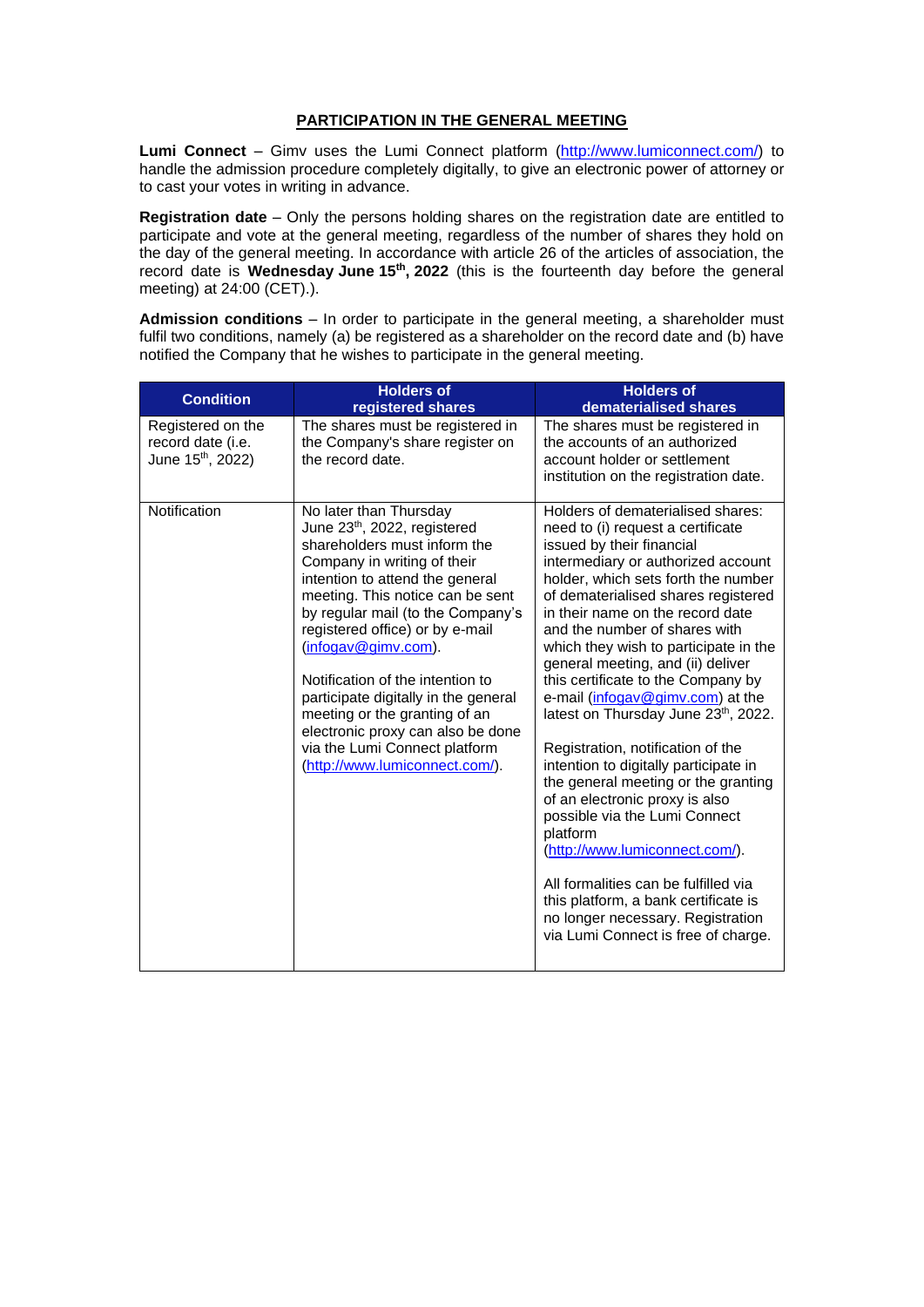**Participation in the general meeting**

**(a) Participation in the physical meeting (in person or via proxy)**

**Physical participation in the general meeting will be possible insofar as this is permitted by the applicable government measures, general recommendations of government bodies and more generally if this is justified from a health and safety point of view.**

**Depending on how the health situation and the applicable measures develops in the coming weeks, the Company will further inform its shareholders about the participation and the organization of the general meeting by means of a press release and via its website [\(www.gimv.com\)](http://www.gimv.com/).**

Each shareholder shall also have the possibility to be represented by a proxy holder, who may or may not be a shareholder of the Company. **If physical participation is not possible or limited, the secretary of the meeting shall act as a proxy**. In order to validly participate in the voting, the proxy must be delivered to the Company no later than **Thursday June 23<sup>th</sup>, 2022**. This proxy can be sent by regular mail (to the Company's registered office) or by e-mail [\(infogav@gimv.com\)](mailto:infogav@gimv.com). A proxy model is available at the registered office and on the Gimv website [\(https://www.gimv.com/en/investors/shareholder-meetings\)](https://www.gimv.com/en/investors/shareholder-meetings).

Shareholders who use the Lumi Connect platform [\(http://www.lumiconnect.com/\)](http://www.lumiconnect.com/) can also give an electronic proxy (with voting instructions) through this channel. This must be done by **Thursday June 23 th , 2022** at the latest.

### **(b) Voting by correspondence**

Each shareholder has the right to vote by correspondence on the items on the agenda. The voting form should contain the shareholder's full and precise identity, the number of shares he participates within the voting process and the shareholder's vote on each of the items on the agenda. The shareholder is allowed to clarify and motivate his decisions. In order to validly participate in the voting, he must ensure that the Company receives the voting form no later than Thursday June 23th, 2022. This voting form can be sent by regular mail (to the Company's registered office) or by e-mail [\(infogav@gimv.com\)](mailto:infogav@gimv.com). A model voting by letter form is available at the registered office of the Company and on the Gimv website [\(https://www.gimv.com/en/investors/shareholder-meetings\)](https://www.gimv.com/en/investors/shareholder-meetings).

Shareholders who use the Lumi Connect platform [\(http://www.lumiconnect.com/\)](http://www.lumiconnect.com/) can also vote electronically in advance. This must be done by **Thursday June 23th, 2022** at the latest.

Shareholders who have cast their votes in advance in writing have the option to follow the general meeting remotely. It suffices to indicate your wish via the voting form or via a separate email to [infogav@gimv.com.](mailto:infogav@gimv.com) A link to the general meeting will then be provided no later than the day before.

**Provision of information** – the information below will be made available only on the Company's website [\(www.gimv.com\)](http://www.gimv.com/):

- Convocation (with amended agenda, if applicable)
- Voting form by proxy or by letter
- Report of the board of directors on the financial year ending on 31 March 2022 (agenda item 1) including the remuneration report (agenda item 5)
- Auditor's report on the financial year ending on 31 March 2022 (agenda item 2)
- (Consolidated) annual accounts on the year ending on 31 March 2022 (agenda items 3 and 5)
- CVs of the directors to be reappointed (agenda item 8)